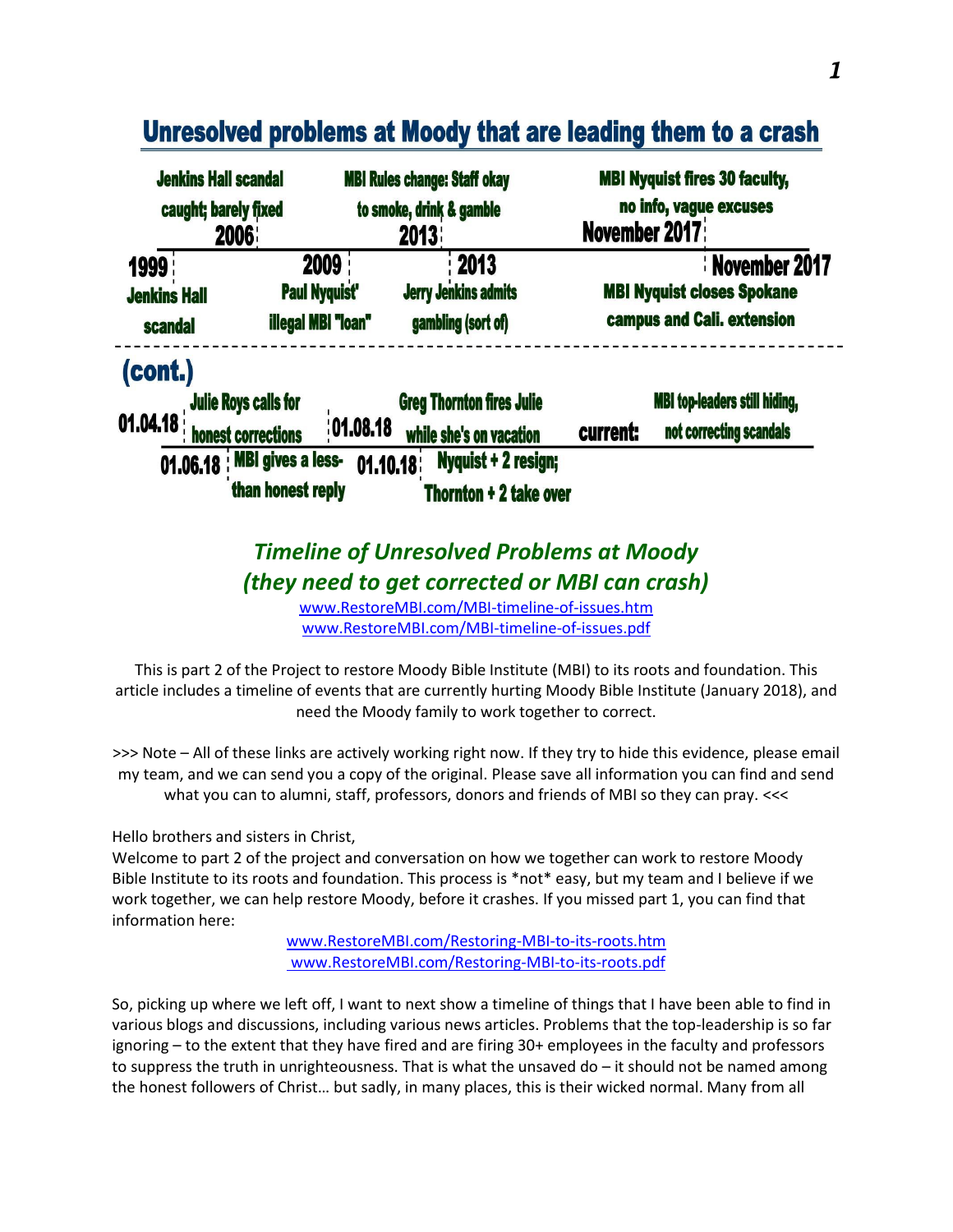across the country have described this pattern of clergy – in the last 10 to 15 years, and my team has witnessed it a lot, and not just in Orlando.

" **<sup>16</sup>For I am not ashamed of the gospel of Christ, for it is the power of God to salvation for everyone who believes, for the Jew first and also for the Greek. <sup>17</sup>For in it the righteousness of God is revealed from faith to faith; as it is written, "The just shall live by faith." <sup>18</sup> For the wrath of God is revealed from heaven against all ungodliness and unrighteousness of men, who suppress the truth in unrighteousness, <sup>19</sup> because what may be known of God is manifest in them, for God has shown it to them. <sup>20</sup> For since the creation of the world His invisible attributes are clearly seen, being understood by the things that are made, even His eternal power and Godhead, so that they are without excuse, <sup>21</sup> because, although they knew God, they did not glorify Him as God, nor were thankful, but became futile in their thoughts, and their foolish hearts were darkened. <sup>22</sup> Professing to be wise, they became fools, <sup>23</sup> and changed the glory of the incorruptible God into an image made like corruptible man--and birds and four-footed animals and creeping things. <sup>24</sup> Therefore God also gave them up to uncleanness, in the lusts of their hearts, to dishonor their bodies among themselves…**" (Romans 1:16- 24)

> That is how the wicked act… that's not supposed to be the pattern we see right now of the "leaders" of the righteous followers of Christ who are growing in holiness. This needs to be brought into the light and discussed openly until it's corrected.

An elder or leader who is doing sins (especially when they are trying to cover them instead of repent) needs to be exposed publicly.

<sup>417</sup> Let the elders who rule well be counted worthy of double honor, especially those who labor in the **word and doctrine. <sup>18</sup> For the Scripture says, "You shall not muzzle an ox while it treads out the grain," and, "The laborer is worthy of his wages." <sup>19</sup> Do not receive an accusation against an elder except from two or three witnesses. <sup>20</sup> Those who are sinning rebuke in the presence of all, that the rest also may fear.**" (1st Timothy 5:17-20)

#### And Jesus taught this first:

" **<sup>15</sup> Moreover if your brother sins against you, go and tell him his fault between you and him alone. If he hears you, you have gained your brother. <sup>16</sup> But if he will not hear, take with you one or two more, that 'by the mouth of two or three witnesses every word may be established.' <sup>17</sup>And if he refuses to hear them, tell it to the church. But if he refuses even to hear the church, let him be to you like a heathen and a tax collector. <sup>18</sup> Assuredly, I say to you, whatever you bind on earth will be bound in heaven, and whatever you loose on earth will be loosed in Heaven. <sup>19</sup>Again I say to you that if two of you agree on earth concerning anything that they ask, it will be done for them by My Father in Heaven. <sup>20</sup> For where two or three are gathered together in My name, I am there in the midst of them.**" (Matthew 18:15-20)

As you can see here in Jesus' words, the context is within the church body, and includes the church leadership. Moody is indeed in the scope of the passage, and their leaders need to be handled that way. Mrs. Julie Roys and Mr. Richard Weber are just 2 among quite a few who have done the first step – they went to them directly. We now need people to join them, and do the second step "two or three witnesses". If the leaders do not listen at that point, we need to remove them. As I have said before and say often, it's going to take a team. What my team and I would like to see personally, is for witnesses to be working together to hold these leaders accountable, and as they do, others would still be getting information out (as appropriate) to the faculty, students, and alumni so they too can be a part of the accountability process too. These leaders have already shown a pattern of bury information instead of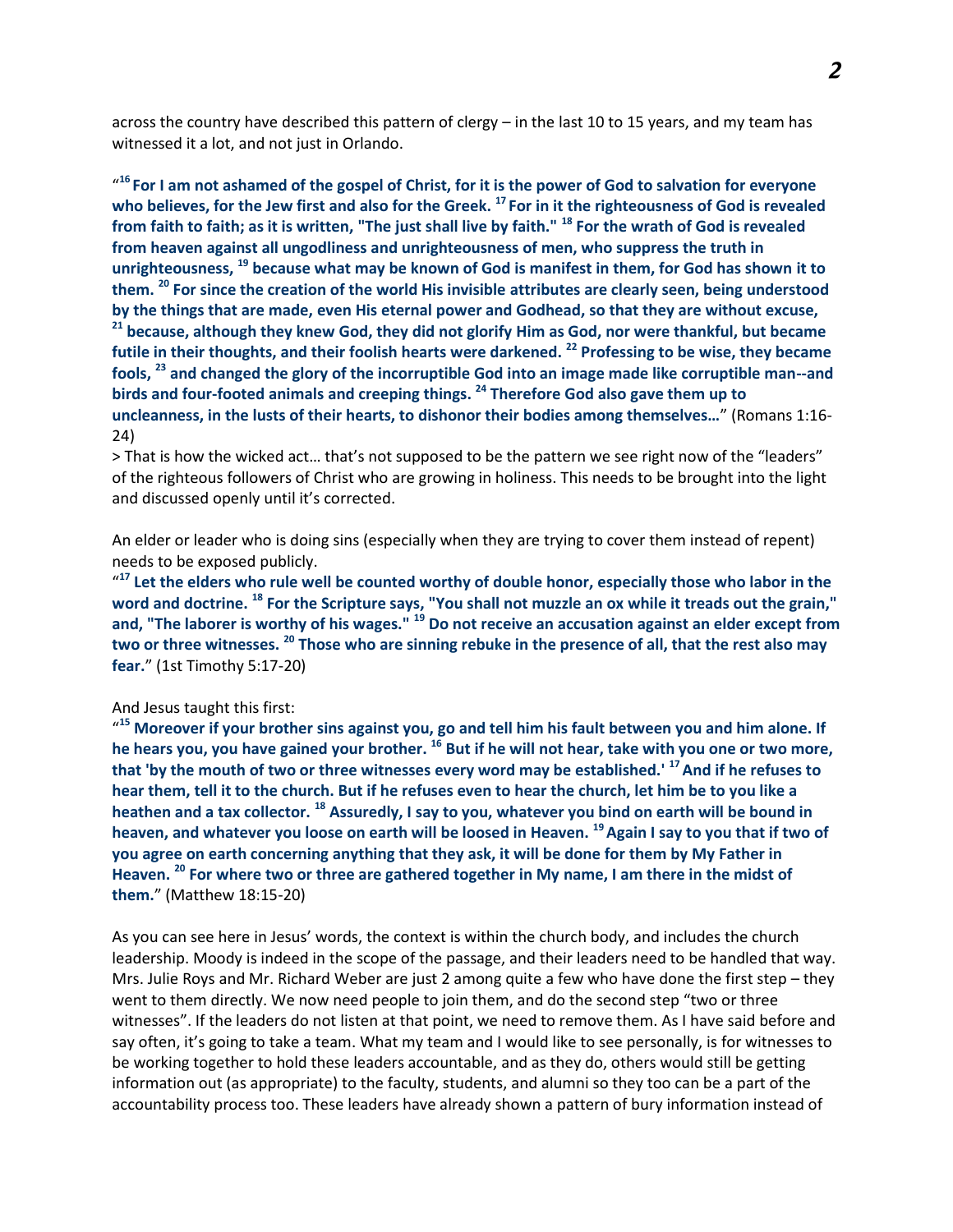correct and repent. So, be direct. Record what they say. Publish it so others can hold them accountable too. The top-leaders are trying to hide conversations – we need them quoted so tough action can be taken by the honest followers of Christ so things can become right in God's sight and so that God can bless Moody again.

It is on that note that I would like to look at issues that need to be address by the Moody body, including the trustees, the staff, the alumni, the students, and the alumni and donors, issues the top-leadership is trying to cover up, instead of correct.

If you do not know how to help with the accountability conversations, at very least please pray for consequences to catch up to these crooked top-leaders and that they get fired by the Moody alumni and staff, and that the honest ones who were fired wrongly get re-hired, as they are willing. All of us need to pray this way.

" **<sup>3</sup>For though we walk in the flesh, we do not war according to the flesh. <sup>4</sup>For the weapons of our warfare are not carnal but mighty in God for pulling down strongholds, <sup>5</sup>casting down arguments and every high thing that exalts itself against the knowledge of God, bringing every thought into captivity to the obedience of Christ, <sup>6</sup> and [***God is***] being ready to punish all disobedience when your obedience is fulfilled [***complete***].**" (2 nd Corinthians 10:3-6)

" **9 Let [***your***] love [***for Christ***] be without hypocrisy. Abhor what is evil. Cling to what is good.**" (Romans 12:9)

So let's look at some of the unresolved problems.

#### \* Before 2006

As of 2006, it came to light that Mr. Jerry B. Jenkins had an exclusive suite for him and his family on top of the Jenkin's Hall. In 1999, Mr. Jenkins had donated an undisclosed amount to help build this building, and also requested the board remodel the top 2 rooms to be a livable suite for him and his family to use on occasion. The key issue was that he and his family had exclusive use of it, and used it more as a second home, rather than just a "when we're in town" as he had originally said and was agreed upon (details of which are still questionable). When enough pressure spoke up in concern, he finally had to give up exclusive use of it… but many questions are left unanswered. What all happened in that suite that only Mr. Jenkins and his family and a two to three maintenance people had access to, above one of the teaching halls? With the level of corruption involved here, there are serious concerns here for anyone in youth and college ministry background. Serious issues. Was there sexual misconduct going on? Was there sexual sins going on? Who all was involved? We need a thorough investigation of this one for sure. Maybe the professors who teach on abuse at the Chicago campus can conduct an investigation. If not them, then someone needs to. Sins don't just harm a few – they harm many. And some sins harm deeper. And sins covered allow abuse to continue – if/when it is going on.

><http://julieroys.com/moody-bible-institute-facing-unprecedented-crisis-please-pray/>

> [http://julieroys.com/luxury-suite-questionable-loans-officers-gambling-shocking-truth-leadership](http://julieroys.com/luxury-suite-questionable-loans-officers-gambling-shocking-truth-leadership-mbi/)[mbi/](http://julieroys.com/luxury-suite-questionable-loans-officers-gambling-shocking-truth-leadership-mbi/)

> [http://articles.chicagotribune.com/2006-08-28/news/0608280093\\_1\\_senior-tenants-affordable](http://articles.chicagotribune.com/2006-08-28/news/0608280093_1_senior-tenants-affordable-housing-state-housing)[housing-state-housing](http://articles.chicagotribune.com/2006-08-28/news/0608280093_1_senior-tenants-affordable-housing-state-housing)

\* In 2009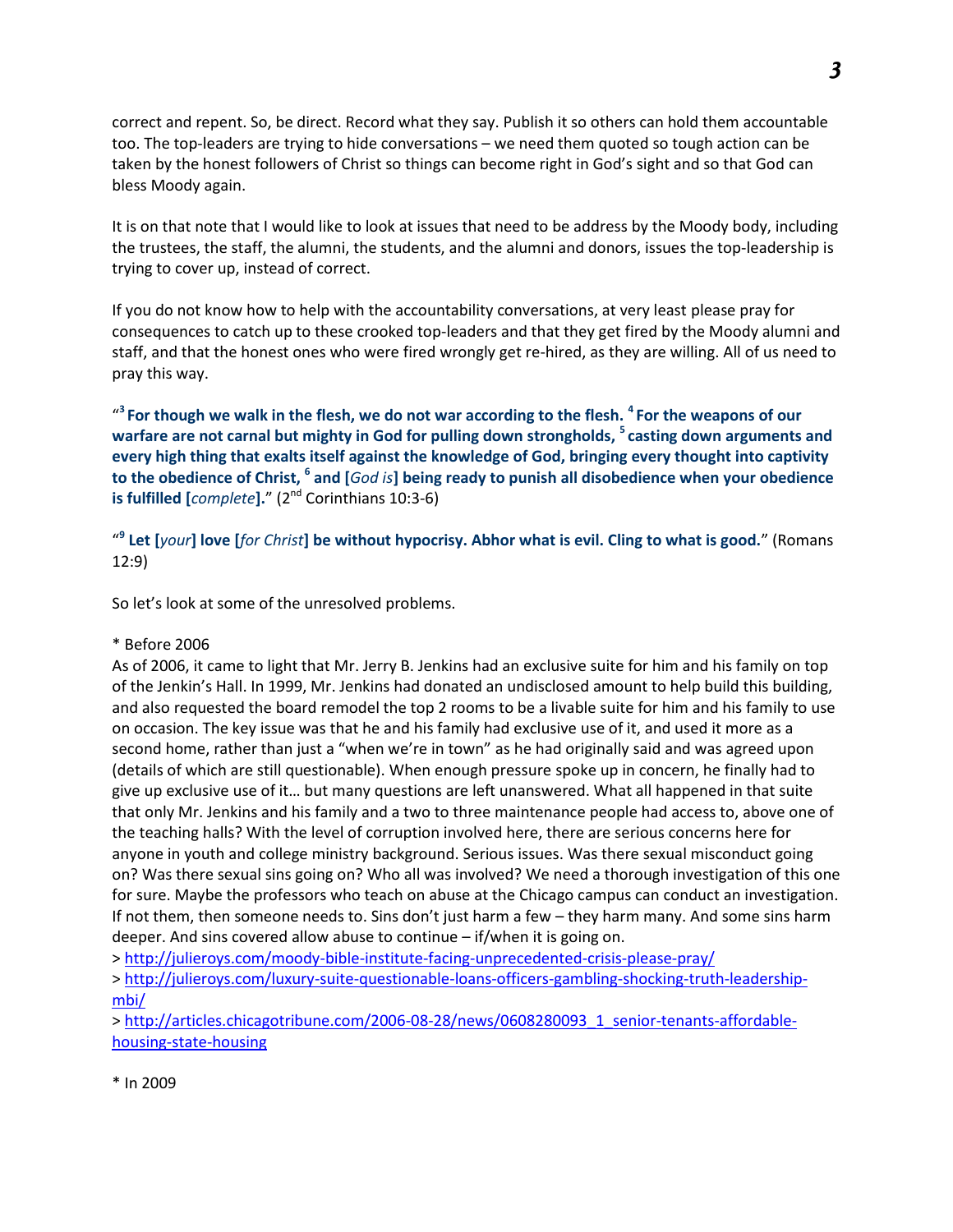Mr. Paul Nyquist (then president of MBI, who resigned early January 2018), obtained a \$500,000 "loan" from Moody to start payments on a 1.8 million dollar condo. In the years following, there was no proof that Mr. Nyquist attempted to repay the loan, but he did get a pay-increase in the years following. > [http://julieroys.com/luxury-suite-questionable-loans-officers-gambling-shocking-truth-leadership](http://julieroys.com/luxury-suite-questionable-loans-officers-gambling-shocking-truth-leadership-mbi/)[mbi/](http://julieroys.com/luxury-suite-questionable-loans-officers-gambling-shocking-truth-leadership-mbi/)

> [https://www.christianitytoday.com/news/2018/january/moody-bible-president-paul-nyquist-resigns](https://www.christianitytoday.com/news/2018/january/moody-bible-president-paul-nyquist-resigns-julie-roys-fired.html)[julie-roys-fired.html](https://www.christianitytoday.com/news/2018/january/moody-bible-president-paul-nyquist-resigns-julie-roys-fired.html)

A reminder, Mr. Nyquist's unethical "borrowing" of money is not only illegal, but also cost Moody Bible Institute (MBI). MBI years later (2017), had to close their Spokane, WA campus as well as their extension campus in Pasadena, CA.

> [http://www.christianitytoday.com/news/2017/november/moody-bible-spokane-extension-campus](http://www.christianitytoday.com/news/2017/november/moody-bible-spokane-extension-campus-fuller-seminary-online.html)[fuller-seminary-online.html](http://www.christianitytoday.com/news/2017/november/moody-bible-spokane-extension-campus-fuller-seminary-online.html)

#### \* August 2013

Under Mr. Nyquist, Mr. Jenkins and Mr. Lutzer, and the top-leadership changed the rules for the MBI staff that they could now engage in alcohol and tobacco. The ban was finally lifted. Mr. Greg Thornton told Mrs. Julie Roys that the gambling ban had not been lifted, as per request of her and others. Mrs. Roys investigated and found Mr. Thornton's words to be dishonest – the top-leadership had snuck the change through without informing anyone outside their little circle.

> [https://religionnews.com/2013/09/19/moody-bible-institute-drops-alcohol-tobacco-ban-employees/#](https://religionnews.com/2013/09/19/moody-bible-institute-drops-alcohol-tobacco-ban-employees/) > [http://www.christianitytoday.com/news/2013/september/moody-bible-institute-drops-employee](http://www.christianitytoday.com/news/2013/september/moody-bible-institute-drops-employee-alcohol-tobacco-ban.html)[alcohol-tobacco-ban.html](http://www.christianitytoday.com/news/2013/september/moody-bible-institute-drops-employee-alcohol-tobacco-ban.html)

<http://julieroys.com/luxury-suite-questionable-loans-officers-gambling-shocking-truth-leadership-mbi/>

Adding to this, Mr. Jerry B. Jenkins is indeed the world-renowned author with some very troubling anti-Biblical teaching in the popular book series that he co-authored with the now deceased Tim Lahaye, that is "The Left Behind" series. One key false-teaching in the "Left Behind" series is that some people can take the mark of the beast and still be saved, a false teaching that violates 4 passages in the Book of Revelation, including the words of an angel, including Revelation 14:9-11, Revelation 16:2, Revelation 19:20-21, Revelation 20:4. Additionally, Mr. Jenkins has been caught gambling and then deceiving to cover it and downplay it. Despite getting caught, Mr. Jenkins was still able to retain his position as chairman of the board of trustees for MBI, until 2015. From what we can tell, and as witnesses in MBI have said, so far no proper correction action has yet been taken concerning Mr. Jenkins.

> [https://world.wng.org/2013/10/not\\_bluffing](https://world.wng.org/2013/10/not_bluffing)

> [http://thewartburgwatch.com/2013/10/19/world-magazine-jerry-jenkins-reportedly-a-gambling](http://thewartburgwatch.com/2013/10/19/world-magazine-jerry-jenkins-reportedly-a-gambling-buddy-of-james-macdonald/comment-page-1/)[buddy-of-james-macdonald/comment-page-1/](http://thewartburgwatch.com/2013/10/19/world-magazine-jerry-jenkins-reportedly-a-gambling-buddy-of-james-macdonald/comment-page-1/)

> [https://churchleaders.com/pastors/pastor-articles/170960-are-evangelical-attitudes-softening](https://churchleaders.com/pastors/pastor-articles/170960-are-evangelical-attitudes-softening-toward-gambling.html)[toward-gambling.html](https://churchleaders.com/pastors/pastor-articles/170960-are-evangelical-attitudes-softening-toward-gambling.html)

A reminder, this issue is not yet resolved, but Mr. Greg Thornton (the man who orchestrated for Mrs. Julie Roys to be wrongfully fired) is now acting president of MBI. Yes, as you can see, the top-leadership is trying to cover up sins, instead of leading the guilty parties to confess and walk in repentance and holiness. To get to that stage, it's clearly going to take a team. Let's work on getting this resolved properly and Biblically.

An additional note here: the level of corruption as shown in just these 3 events mentioned above – that level of corruption, coverup, and suppressing the truth - is what has led to a downturn in enrollments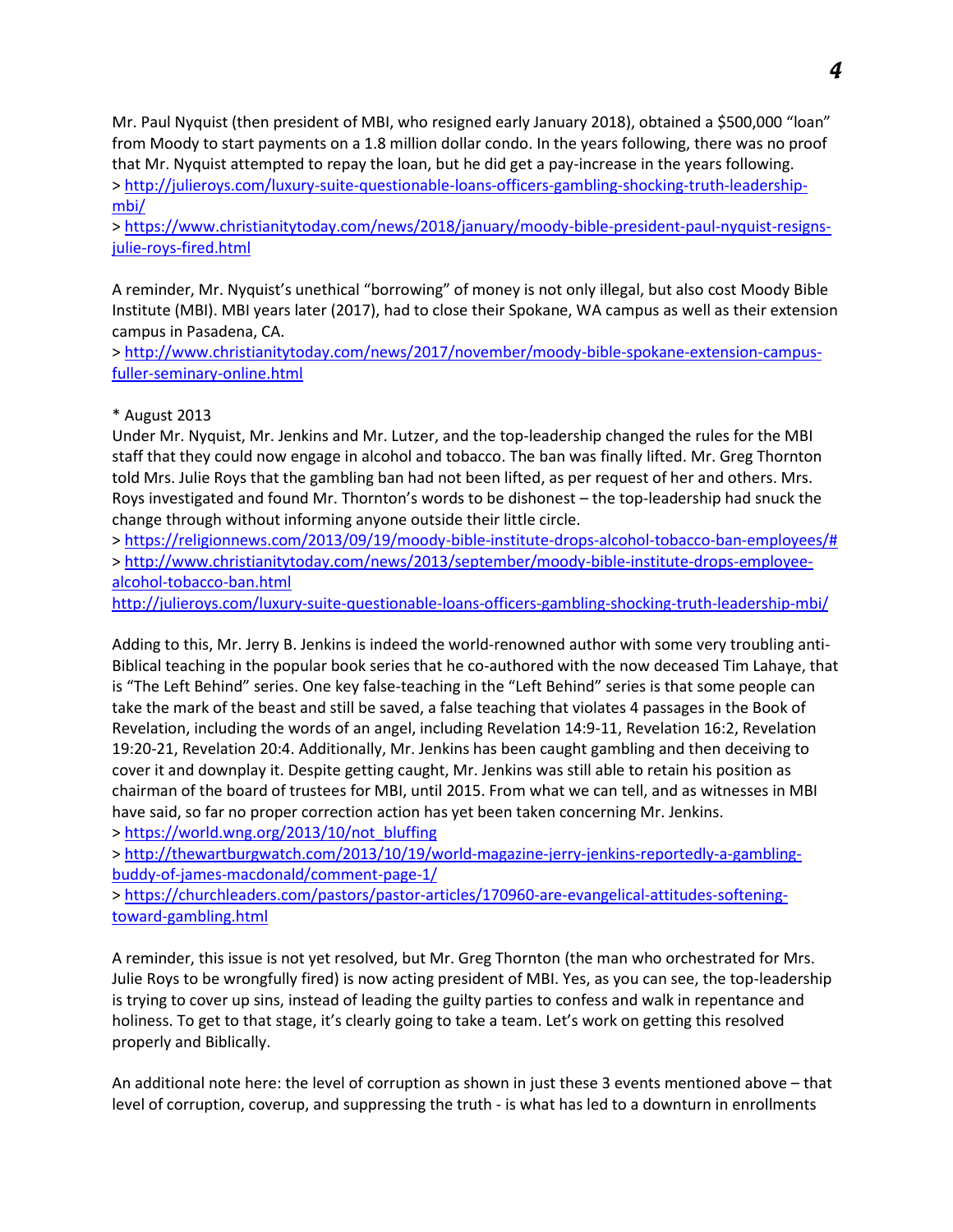and the lack of trust. Corruption and coverup have led to that – not a supposed lack of wanting Biblical education, as Mr. Nyquist made up to try to cover the corruption he was involved in. So, yes there is corruption, but if we work together, in prayer and with God's Word, we are sure that we all can get this resolved and see Moody Bible Institute restored to the Biblical foundation that DL Moody built on, and the covenant with God that it was based on.

We discuss more of Mr. Jenkin's scandals and uncorrected corruption in our report: [www.RestoreMBI.com/Problems-at-Moody-Jenkins.htm](http://www.restorembi.com/Problems-at-Moody-Jenkins.htm) [www.RestoreMBI.com/Problems-at-Moody-Jenkins.pdf](http://www.restorembi.com/Problems-at-Moody-Jenkins.pdf)

>> And, speaking of corruption… there's more to discuss and inform on.

#### \* November 2017

Just before Thanksgiving 2017, Mr. Nyquist (who was still president at that time), gave an announcement that 30+ employees were being fired. The oddity is that it seems none of them were given an explanation of why. But, before that time, the top-leadership of MBI was creating a "culture of fear, intimidation and retaliation". So, my team and I are trying to amplify Mrs. Roys question: why?

In my investigation to try to find a list of those fired, it seems the list of who's fired is not publicly available. So, I did my own research from 2 past lists – one from 2014, and one from 2015 and compared it to today's current list in 2018. I found 26 employees were fired or are no longer working at Moody since 2015. And, I also found that 17 new employees were hired since 2015 (some of those came from the Spokane, WA Campus, as some of their descriptions note). The gap in information here for me is that I cannot right now tell who all is being fired, because (at least) Mr. Weber got a notification of being fired, but he's still listed on the MBI faculty list. I was able to assess from one of Mrs. Roys' articles that some of those fired will be losing their job at the end of this semester. This team thinks that some people need to find out who else is being fired, and why. And help the honest employees and professors who are being wrongly fired to try to keep their jobs.

The current situation at MBI that Mrs. Roys and a others have explained is this: anyone asking questions or commenting that something is wrong Biblically, is getting threatened or fired – student and faculty. At the same time, Mrs. Roys shows quite clearly that some teachers who do not believe the Bible are being protected. So… the question still lingers about the rest of those being fired? Who else is being fired and why? Are they being fired to continue covering corruption? Are there others who are helping the topleadership cover the corruption? If so, how many? We do see quite clearly that the top 3 leaders stepped down (Nyquist, Mogck, and Venugopal), but Mr. Greg Thornton is continuing the progression to fire those who were trying to hold those men accountable and to try to limit the corruption and damage. The current evidence shows whistle-blowers and honest employees are being fired, and that raises many serious legal issues for the individuals in the top-leadership.

><http://julieroys.com/breaking-mbi-president-provost-coo-resign/>

><http://julieroys.com/three-top-leaders-anything-really-changed-moody-bible-institute/>

><http://julieroys.com/mbi-professors-affirm-inerrancy-depends-definition/>

*Those fired or who lost their job at Moody between 2015 and 2018.*

Julie Roys Rimon Armaly David Bany Haley Batt Ronald Belisle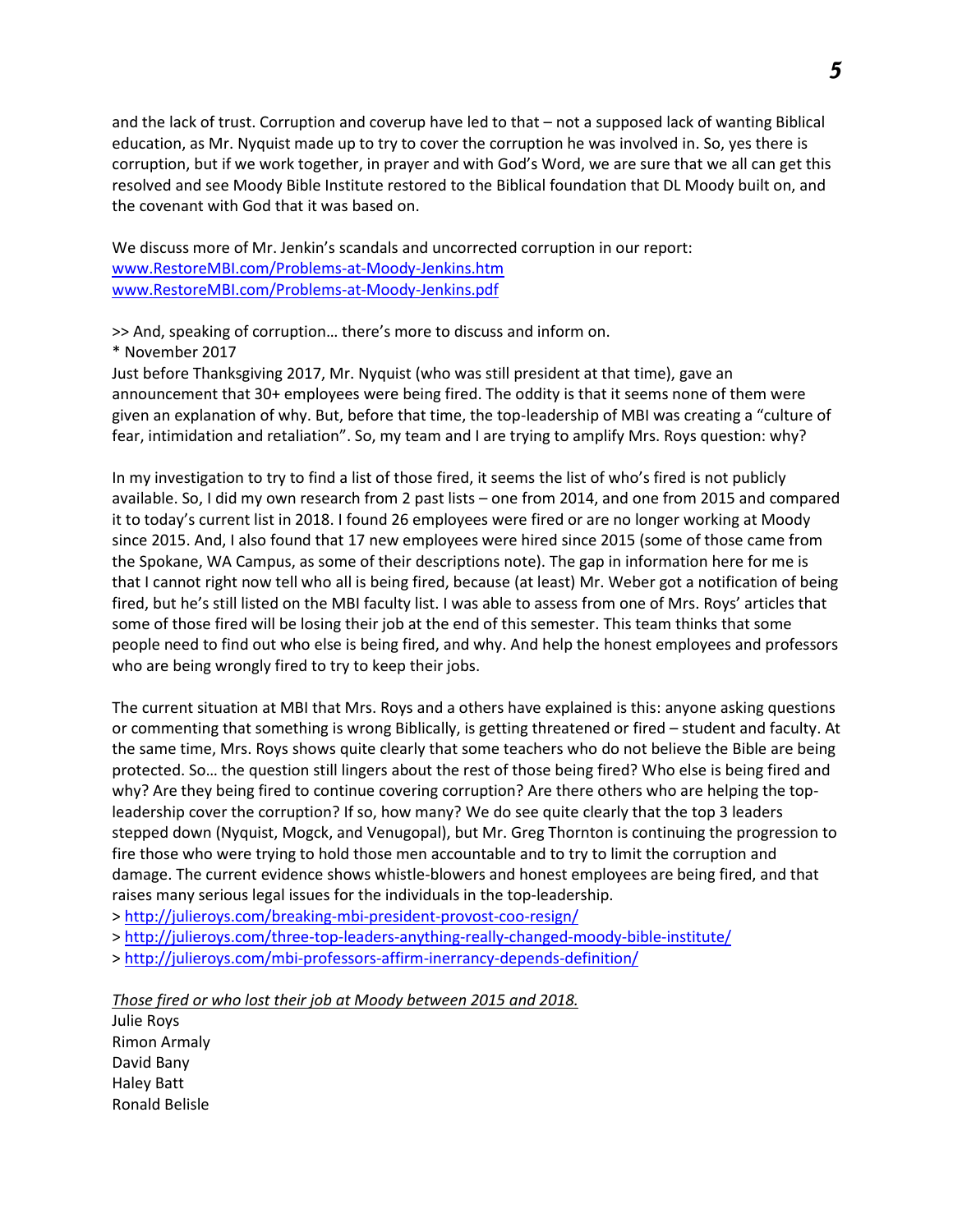Jayanthi Benjamin Lindsey Branson Wally Cirafesi Jonathan De Jongh Ronald Denison Timothy Gregory John Hart Brian Jaworski Raju D. Kunjummen Elizabeth Lightbody William Marty Craig Masselink Sajan Mathews Walter McCord Gary Rownd William Torgesen III Cynthia Uitermarkt Michael Vanlaningham ("Dr. V") Julius Wong Loi Sing Christopher Yuan

>> And now we come to the fast-paced events and scandals since the beginning of 2018.

 $*$  January 4<sup>th</sup>, 2018

Mrs. Julie Roys published a well-thought out start of questions that need good answers, and brought some of these buried unresolved corruptions back to notice and stirred some important discussions. ><http://julieroys.com/moody-bible-institute-facing-unprecedented-crisis-please-pray/>

 $*$  January 6<sup>th</sup>, 2018

MBI replied in an article on Christian Post, downplaying the information and evidence of Mrs. Roys and others as "inaccurate" and "incomplete".

> [https://www.christianpost.com/news/moody-bible-institute-facing-controversy-over-faculty-cuts-low](https://www.christianpost.com/news/moody-bible-institute-facing-controversy-over-faculty-cuts-low-student-enrollment-212756/)[student-enrollment-212756/](https://www.christianpost.com/news/moody-bible-institute-facing-controversy-over-faculty-cuts-low-student-enrollment-212756/)

 $*$  January  $8<sup>th</sup>$ , 2018

Mr. Greg Thornton emails Mrs. Julie Roys telling her she is fired, but giving no explanation or reason for Julie losing her job. Those of us who are keeping up with this situation know that Mr. Thornton was working with and is partnered with the same old leadership and fired her wrongfully, though for her part, she was just being consistently faithful and righteously persistent in pressing to see the corruption stopped and corrected.

> <http://julieroys.com/three-top-leaders-anything-really-changed-moody-bible-institute/>

><https://www.moodyradio.org/upfordebate>

> [http://www.patheos.com/blogs/warrenthrockmorton/2018/01/09/whistleblowing-moody-radio-host](http://www.patheos.com/blogs/warrenthrockmorton/2018/01/09/whistleblowing-moody-radio-host-julie-roys-moody-bible-institute/)[julie-roys-moody-bible-institute/](http://www.patheos.com/blogs/warrenthrockmorton/2018/01/09/whistleblowing-moody-radio-host-julie-roys-moody-bible-institute/)

 $*$  January 8<sup>th</sup> or 9<sup>th</sup>, 2018

The problem for the corrupt top-leadership is that Mrs. Roys was currently out of state with her family on a pre-planned and pre-scheduled vacation to Cancun, Mexico. So, the corrupt leadership could not obtain her laptop and try to bury this corruption better.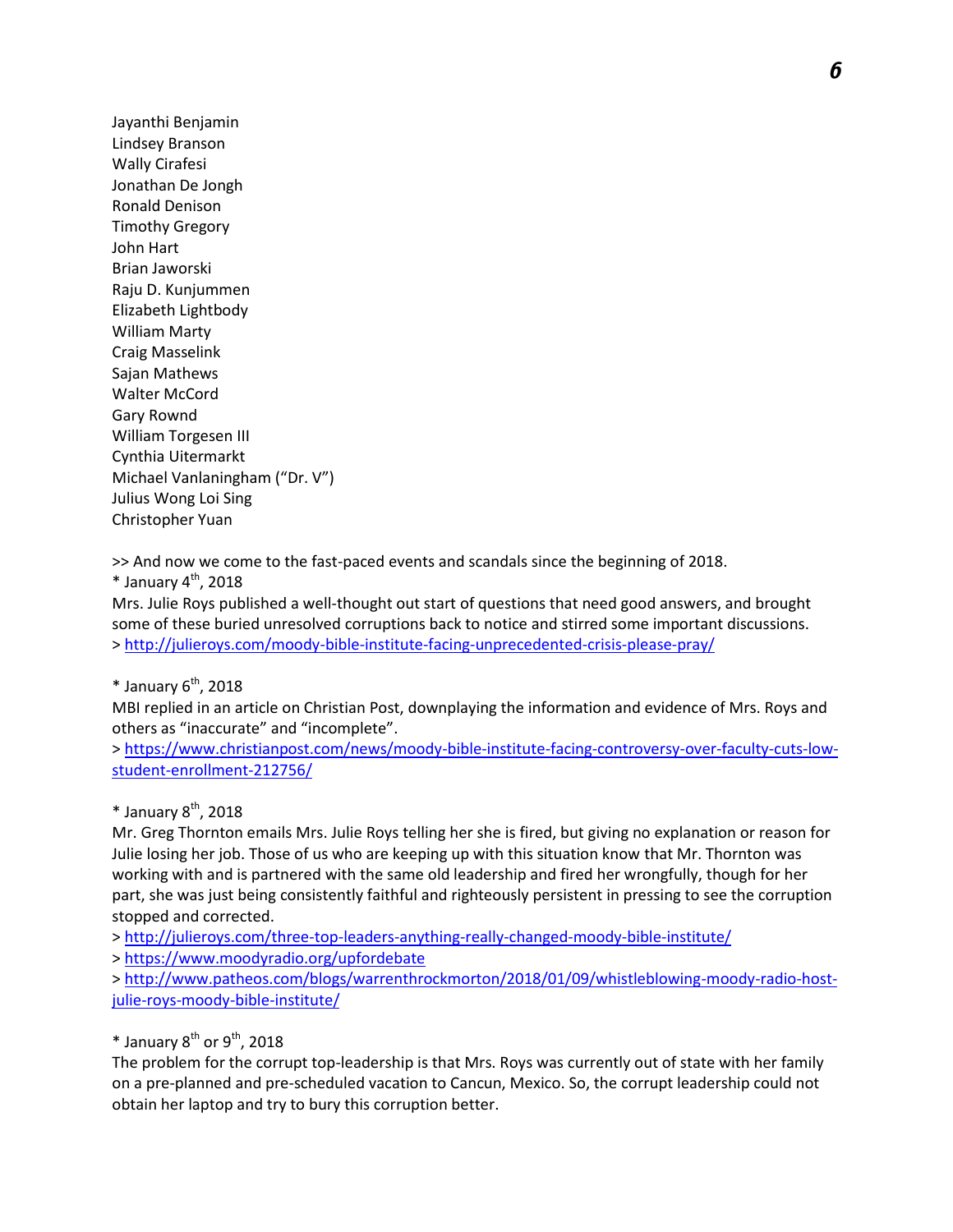> [https://www.christianpost.com/news/moody-bible-fires-radio-host-julie-roys-tension-builds-amid](https://www.christianpost.com/news/moody-bible-fires-radio-host-julie-roys-tension-builds-amid-faculty-cuts-self-dealing-allegations-213131/)[faculty-cuts-self-dealing-allegations-213131/](https://www.christianpost.com/news/moody-bible-fires-radio-host-julie-roys-tension-builds-amid-faculty-cuts-self-dealing-allegations-213131/)

> [http://www.patheos.com/blogs/warrenthrockmorton/2018/01/09/whistleblowing-moody-radio-host](http://www.patheos.com/blogs/warrenthrockmorton/2018/01/09/whistleblowing-moody-radio-host-julie-roys-moody-bible-institute/)[julie-roys-moody-bible-institute/](http://www.patheos.com/blogs/warrenthrockmorton/2018/01/09/whistleblowing-moody-radio-host-julie-roys-moody-bible-institute/)

> [https://hellochristian.com/11013-moody-bible-institute-in-trouble-faculty-cuts-low-student](https://hellochristian.com/11013-moody-bible-institute-in-trouble-faculty-cuts-low-student-enrollment-liberal-professors)[enrollment-liberal-professors](https://hellochristian.com/11013-moody-bible-institute-in-trouble-faculty-cuts-low-student-enrollment-liberal-professors)

### $*$  January 10<sup>th</sup>, 2018

MBI board meeting meets as scheduled. The board decides to accept the resignations of Mr. Paul Nyquist, Chief Operating Officer (COO) Steve Mogck, and the retirement of Provost Junias Venugopal. It is the concern of this INCPU/FEDBP team that these three men were involved in some serious scandals that have so far been buried. It is also our suspicion that all three of these men deserve arrests and prosecutions for the crimes they've been involved in covering up. And, as usual, when corruption is covered up for a long time, it fades from attention so their corruption can remain unknown by the majority, and the few who do know something have forgotten about some of the unanswered questions and some of their own suspicions. But we all know that sin and corruption that is not handled and resolved Biblically doesn't just disappear… it grows to be a worse problem later. Dealing with the corruption now can help stop a lot of problems.

" **<sup>13</sup>He who covers his sins will not prosper, But whoever confesses and forsakes them will have mercy.**" (Proverbs 28:13)

" **<sup>18</sup>"Come now, and let us reason together," Says the LORD, "Though your sins are like scarlet, They shall be as white as snow; Though they are red like crimson, They shall be as wool.**" (Isaiah 1:18)

" **<sup>9</sup>If we confess our sins, He is faithful and just to forgive us our sins and to cleanse us from all unrighteousness.**" (1 John 1:9)

But, the sad and concerning part of this current situation at Moody is that although they removed the 3 top corrupt leaders, these corrupt leaders were replaced by the same "good ole boy" club that was part of keeping the corruption hidden. Mr. Greg Thornton, the Vice President of Media at Moody – the one who had Julie fired, took the position of acting/interim Moody President. Walgreen's former president, Mark Wagner, is acting/interim COO. And John Jelinek, who was the Vice President of MBI and Dean of Moody Theological Seminary is now acting/interim Provost. And so far (from what we've heard and seen), none of the wrongful firings have been reversed – yet.

>> There are also the concerns in these two letters that need to be addressed and corrected. The first letter is written by staff at Moody who wanted to see corruption, and the tension against accountability lessened and corrected. The second letter is from alumni – how many are current or graduated was not explained, but it doesn't diminish their call for correction to stop the corruption and restore Moody back to trust and honor. And the third is from another group of Moody alumni.

> [www.RestoreMBI.com/MBI-alumni-letter1.pdf](http://www.restorembi.com/MBI-alumni-letter1.pdf)

> www.RestoreMBI.com/MBI-staff-Letter2.pdf

> www.RestoreMBI.com/Moody-an-Open-Letter-Letter3.pdf

Brethren, this is where we need your help. This is all of the information we have currently. We need you. Please talk to Mrs. Julie Roys, the team here at FEDBP/INCPU or others. We need you to take this accountability to the second level of Matthew 18. Please join us in speaking up, holding corrupt leaders accountable and praying.